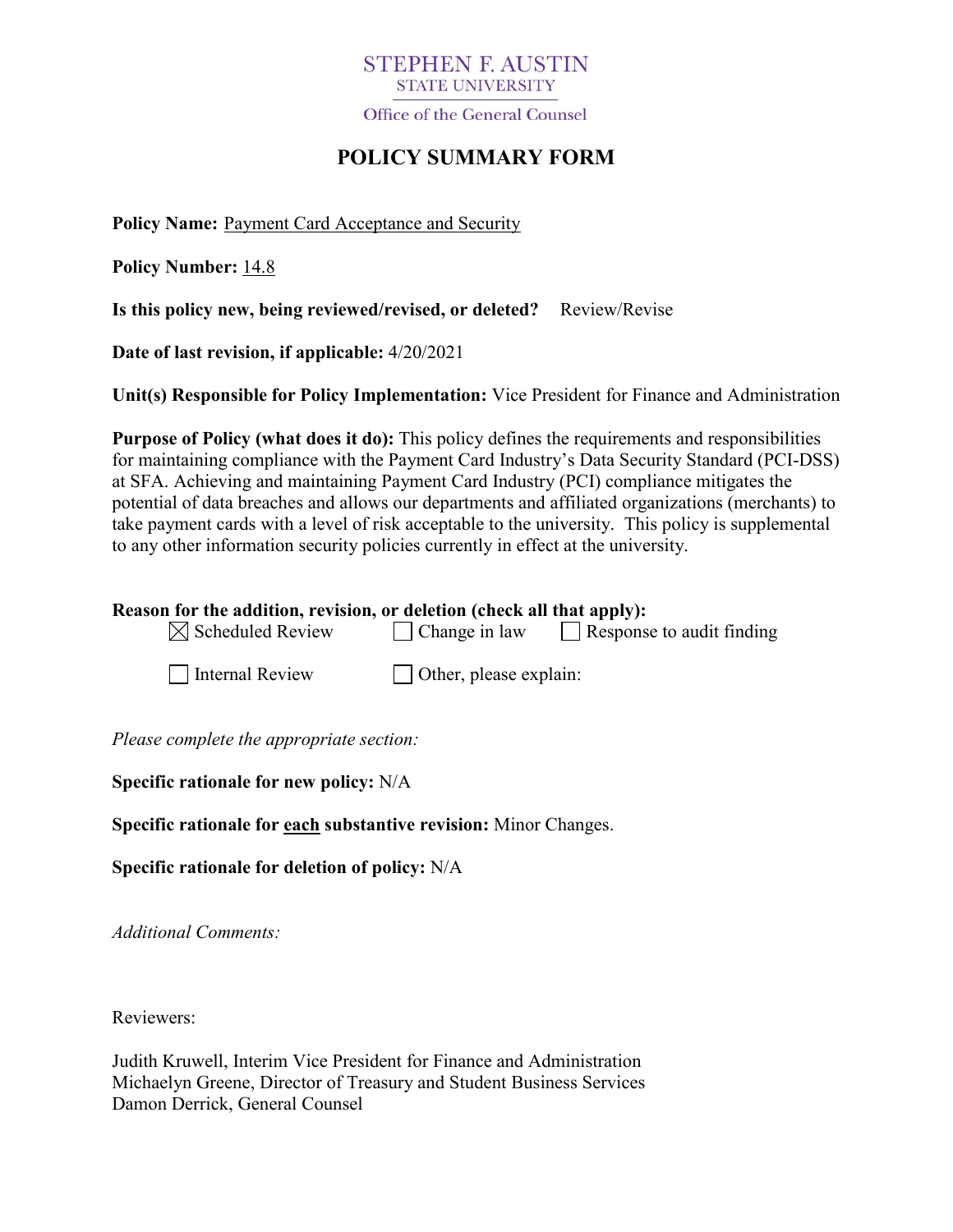## **Payment Card Acceptance and Security**

**Original Implementation:** July 21, 2009 **Last Revision:** April *12*20, 202*2*1

#### **Purpose**

This policy defines the requirements and responsibilities for maintaining compliance with the Payment Card Industry's Data Security Standard (PCI-DSS) at Stephen F. Austin State University (the university). Achieving and maintaining Payment Card Industry (PCI) compliance mitigates the potential of data breaches and allows our departments and affiliated organizations (merchants) to take payment cards with a level of risk acceptable to the university. This policy is supplemental to any other information security policies currently in effect at the university.

#### **General**

Stephen F. Austin State University takes steps to ensure full compliance with the PCI-DSS. All payment card handling activities and related technologies must comply with the PCI-DSS. Payment card handling activities must be conducted as described herein and in accordance with the guidelines in the Payment Card Security Handbook, maintained on the university's PCI website.

This policy will be reviewed at least annually and updated as needed to reflect changes to business objectives or the risk environment.

### **Applicability**

This policy applies to all personnel who store, process, transmit, have access to, or can affect the security of payment card data, including faculty, staff, contractors, and students who are employed or utilized by the university. *This policy applies to all faculty, staff, students, contractors, volunteers, and third-parties who store, process, transmit, have access to, or can affect the security of payment card data in physical or electronic format on behalf of or in association with the universitySFASU. This includes any entity that utilizes any part of the universitySFSU network infrastructure for payment card transaction services.* This policy also applies to any employee who contracts with a third-party vendor to handle and/or process payment card data on behalf of the university. All vendors, contractors, and business partners who store, process, transmit, have access to, or can affect the security of payment card data on behalf of the university will state in their contract that they are and will remain compliant with the PCI-DSS at all times.

All computers, electronic devices, or other resources at the university used in payment card processing are governed by this policy and subject to PCI-DSS requirements. This includes but is not limited to workstations which are used to enter payment card information into a central system, cash registers, point-of-sale terminals connected to a phone line or the university network, printers, scanners, and any other devices through which the payment card data is transmitted or on which payment card data is stored. Also covered are website storefronts that redirect customers to another website to enter payment information. In addition, all paper forms or receipts containing cardholder data are also covered under this policy.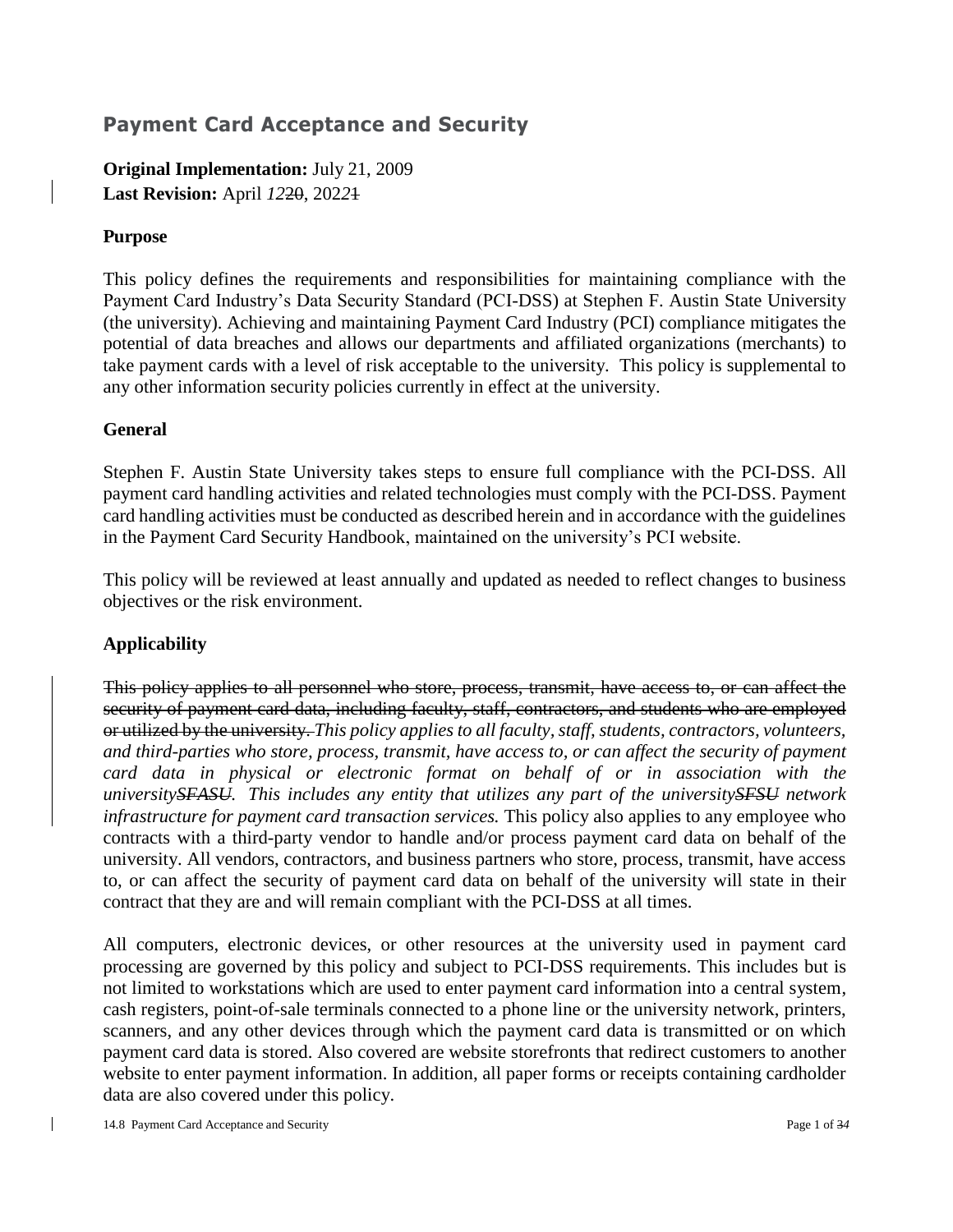### **Responsibilities**

The vice president for finance and administration is responsible for oversight of the PCI compliance program. The vice president for finance and administration will designate specific individuals who will have responsibility for the development, implementation, and administration of the program. These individuals will serve on the PCI Steering Committee and will assist the university in achieving and maintaining compliance with the PCI-DSS and in reducing the scope of items that will need to be compliant with the PCI-DSS.

The vice president for finance and administration will also designate program representative(s) who will review and approve all requests to accept payment cards, perform all necessary actions to ensure PCI compliance, and respond to any suspected payment card information threat.

University merchants will establish and maintain documented procedures for complying with this policy and the PCI-DSS and will follow guidelines established in the Payment Card Security Handbook.

## **Requirements**

PCI-DSS compliance is mandatory for any department or affiliated organization that accepts, captures, stores, transmits, and/or processes payment card information. Only authorized and properly trained employees, vendors, or temporary employees may accept and/or access payment card information. Each person who has access to payment card information is responsible for protecting the information in accordance with the PCI-DSS and university policy.

Only PCI-DSS compliant equipment, systems, and methods may be used to process, transmit, and/or store payment card information. All equipment and systems used to process, transmit, and/or store payment card data must be approved by the designated program representative(s). Payment cards cannot be processed, transmitted, and/or stored using the university's network unless all technical controls required by the PCI-DSS and other applicable university policies are approved by the designated program representative(s).

University departments and affiliated organizations must obtain advance approval from the program representative(s) designated by the vice president for finance and administration before accepting payment cards for payment of goods or services, or before entering into any contracts or purchases of software and/or equipment related to payment card processing. Once approved, copies of contracts must be forwarded to the designated program representative(s). University departments and affiliated organizations are required to use the university's preferred service provider. Exceptions may be granted only after a request from the payment card processor has been reviewed and approved by the PCI Steering Committee. When an exception has been granted, the merchant remains responsible for ensuring the service provider is PCI compliant and providing ongoing certification of compliance to the designated program representative(s).

Cardholder data must not be transmitted or accepted in an insecure manner. Insecure methods of transmitting or accepting cardholder data include but are not limited to unencrypted wireless, email,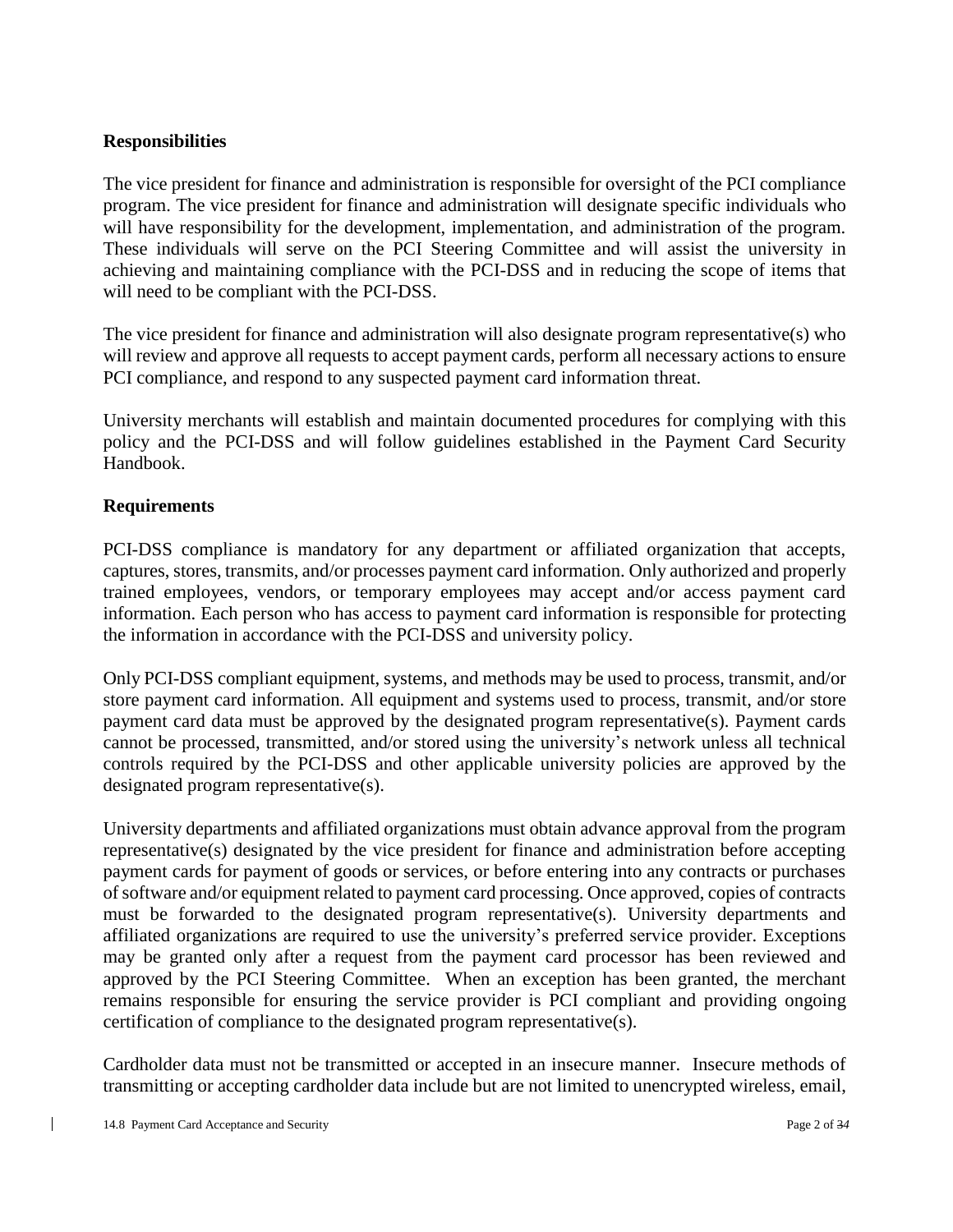fax, and campus mail. Printed receipts or other physical materials containing cardholder information must be stored in a secure environment until they are processed. Payment card information must be destroyed in a secure manner as soon as it is no longer needed.

Credit card information must not be stored on any electronic device including university network servers, workstations, laptops, tablets, and cell phones-unless it is explicitly approved for use as part of the cardholder data environment.

## **Training**

All personnel in positions that store, process, transmit, have access to, or affect the security of payment card data will complete PCI-DSS training upon hire and at least annually. These personnel will also acknowledge, in writing or electronically, that they have read, understand and will comply with these policies and procedures.

#### **Incident Response**

All security incidents, including suspected exposure or theft of payment card information, must be reported in accordance with university policy 1

4.14, Information Security Incident Response and Reporting. All PCI users should be familiar with this policy and are responsible for reporting any incident of theft, fraud, or misuse of payment card data.

#### **Enforcement**

Periodic reviews may be performed to validate compliance with this policy. If the requirements of this policy are not followed, suspension of payment card options may result. Substantial fines may also be imposed by payment card companies if a security breach and subsequent compromise of payment card data occurs.

Employees in violation of the PCI-DSS and this policy may be subject to a range of sanctions including loss of computer network access, disciplinary action or legal sanctions.

**Cross Reference:** PCI Security Standards; Payment Card Security Handbook; Receipts and Deposits (3.26); Information Security Management (14.1); Information Security Incident Response and Reporting (14.14); ITS Policy Handbook

**Responsible for Implementation:** Vice President for Finance and Administration

**Contact for Revisions:** Vice President for Finance and Administration

**Forms:** Application for Exception from Use of University Preferred Electronic Payment Service, Statement of Intent to Comply with the University Policy for Payment Card Acceptance and